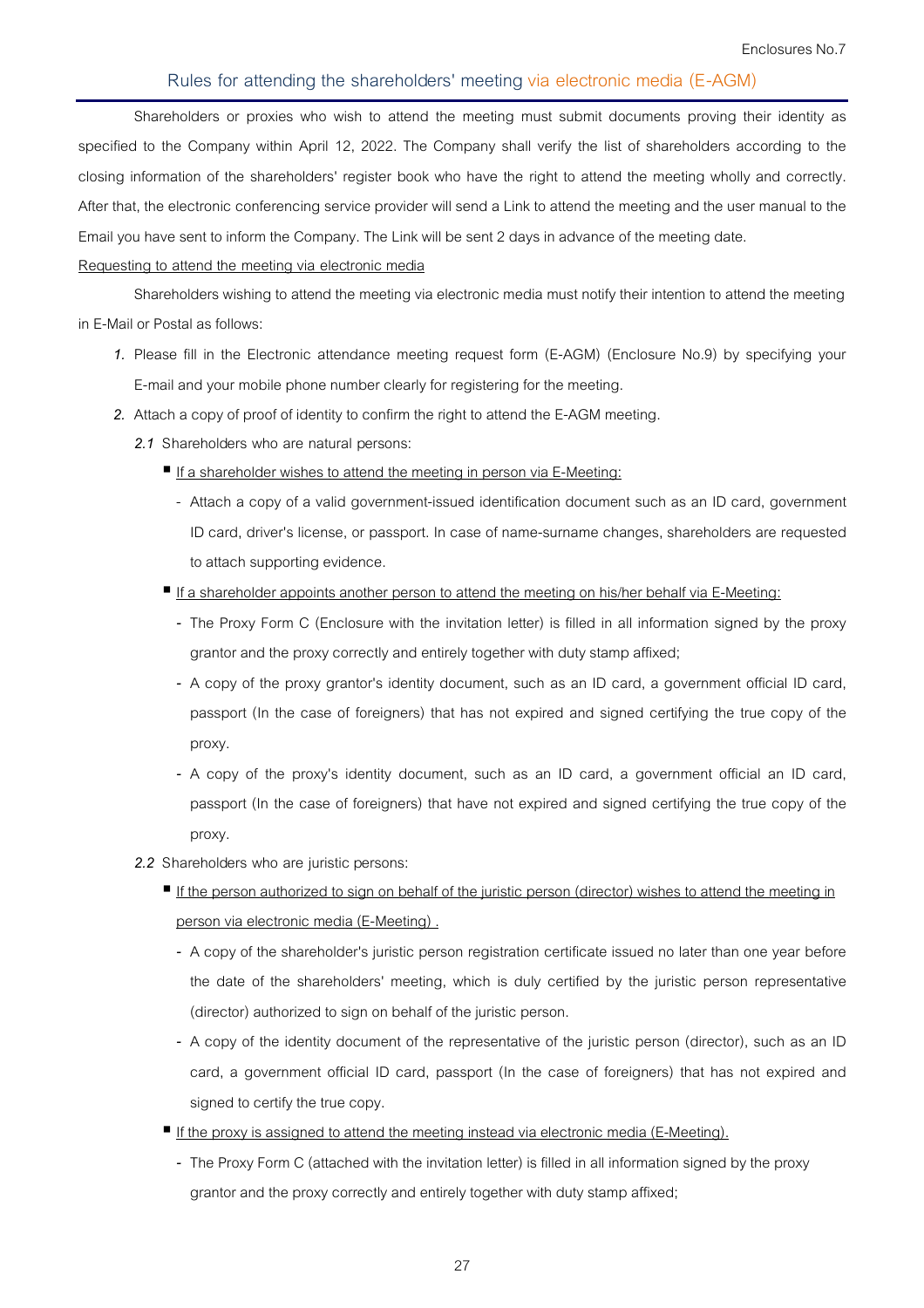- A copy of the shareholder's juristic person registration certificate issued no later than one year before the date of the shareholders' meeting, which is duly certified by the juristic person representative (director) authorized to sign on behalf of the juristic person.
- A copy of the identity document of the representative of the juristic person (director), such as an ID card, a government official ID card, passport (In the case of foreigners) that has not expired and signed to certify the true copy.
- Copy of the identity document of the proxy as in the case of natural persons as mentioned above.

Suppose the documents or evidence mentioned above are not Thai or English versions. In that case, the shareholders must present an English translation of the document signed to certify the translation by the shareholder or by an authorized signatory to bind that juristic person (in the case of a juristic person).

- 3. Submit the documents requesting to attend the meeting via electronic media (item 1) and proof of identity together with supporting documents (item 2) by sending to the Company <u>within April 12, 2022.</u>
	- E-mail : adb-cs@adb.co.th
	- **P** Postal: Company Secretary Office of Applied DB Public Company Limited No.252 Sukhumvit Road, Prakasa Muang Samutprakarn 10280 10280.

## **Electronic Meeting Attendance (E-AGM): AGM):**

- 1. Once the shareholders or proxies wish to attend the meeting and have been fully verified, you will receive an Email from the meeting organizer, a link for attending the meeting, and a system's user manual two days before the meeting date. Please study the manual on how to use the E E-AGM meeting system in detail. If you haven't received the E-mail within April 18, 2022, please get in touch with the Company immediately at Telephone no. 02-709 4040-20 ext.1097-1099.
- 2. Meeting attendance and voting via electronic media can be used with computers/notebooks/tablets and mobile phones via Web Browser: Chrome with 4G internet speed or home internet basic. 19 4040-20 ext.1097-1099.<br>ng attendance and voting via electronic media can be used with computers/<br>es via Web Browser: Chrome with 4G internet speed or home internet basic.

Note: In case of meeting via tablet and mobile phone, Zoom Cloud Meeting program must be installed before attending the meeting, which can be downloaded as follows:



- 3. The system will open for meetings 60 minutes before the start of the meeting. However, the live only start at the time of the meeting.
- 4. To log in, attendees must use the information of the shareholder registration number and the shareholder's ID card number.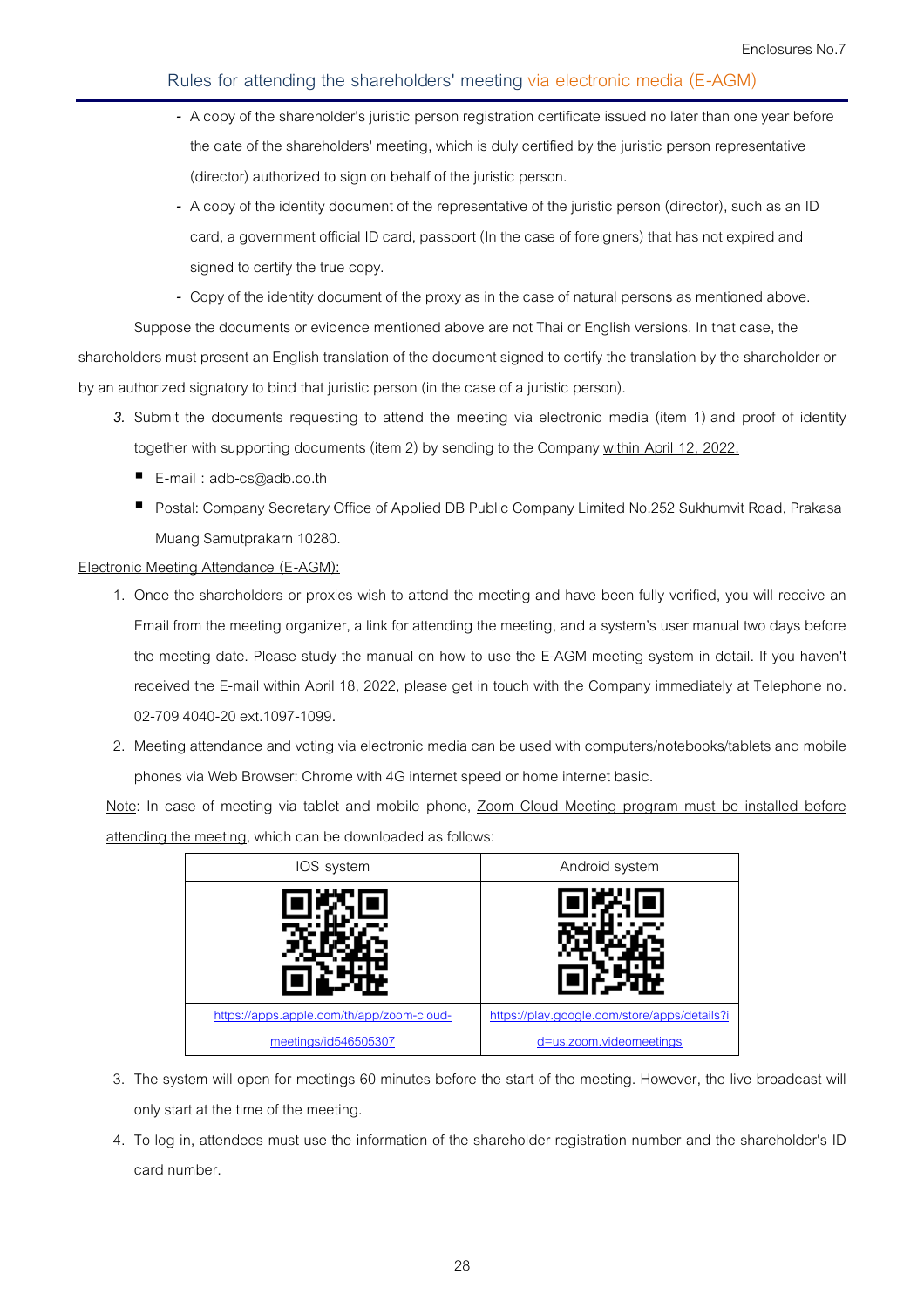- 5. Voting through the E-Voting system, you will be able to vote for each agenda only by voting for agreeing, disagreeing, or abstaining. In case of not voting in any agenda, the system will be deemed to vote as agree immediately (using the vote-counting method by pouring votes towards agreeing).
- 6. If attendees have any problems or problems in using the E-AGM system, you can contact OJ International Co., Ltd. at the phone number specified in the Email that sends you the system's user manual.

**This E-AGM meeting will be an electronic meeting only and will not be held in a conventional meeting venue; therefore, shareholders are requested not to come to the Company.** 

**If a shareholder wishes to appoint an independent director as a proxy:** 

Suppose any shareholders cannot attend the E-AGM meeting in person or cannot appoint other proxies to attend the E-AGM meeting and wish to appoint an independent director as a proxy. In this regard, they can send a proxy form (Enclosure No.8) specifying the proxy as one of the independent directors as specified by the Company along with supporting documents to the Company by the date within April 12, 2022. via the following channels:

- **E-mail :** adb-cs@adb.co.th
- **Postal:** Company Secretary Office of Applied DB Public Company Limited No.252 Sukhumvit Road, Prakasa Muang Samutprakarn 10280.

**Note:** If the shareholders specify their votes in each agenda, the independent directors will cast their votes as specified in the proxy form. In which the voting in each agenda, shareholders have the right to vote in agreeing, disagreeing, or abstaining only and cannot divide a partial vote (unless it is a Custodian vote).

**In the case of a shareholder who is a foreign investor and appoints a custodian in Thailand to be a stock depository and keeper:** 

Please submit the following information:

- 1. The Proxy Form C (Enclosure with the invitation letter) is filled in all information signed by the proxy grantor and the proxy correctly and entirely together with a 20-baht duty stamp affixed;
- 2. Custodian juristic person registration certificate (Custodian) with a signature certifying true copy by the authorized signatory on behalf of the juristic person of the Custodian or the attorney with the corporate seal (if any).
- 3. A power of attorney from the shareholders for the Custodian to be authorized to sign the proxy form;
- 4. A letter confirming that the person signing the proxy form is authorized to operate a custodian business;
- 5. Copy of ID card, or a copy of government official ID card, or copy of passport (In the case of foreigners) of the proxy with certified the true copy;
- 6. Submit information via the following channels:
	- E-mail : adb-cs@adb.co.th
	- **Postal :** Company Secretary Office of Applied DB Public Company Limited No.252 Sukhumvit Road, Prakasa Muang Samutprakarn 10280.

**Submitting advice or questions related to business, industry, Company performance, or related to any agenda which will be considered at the E-AGM meeting:** 

If shareholders wish to submit suggestions or questions, they can be done in two ways as follows: